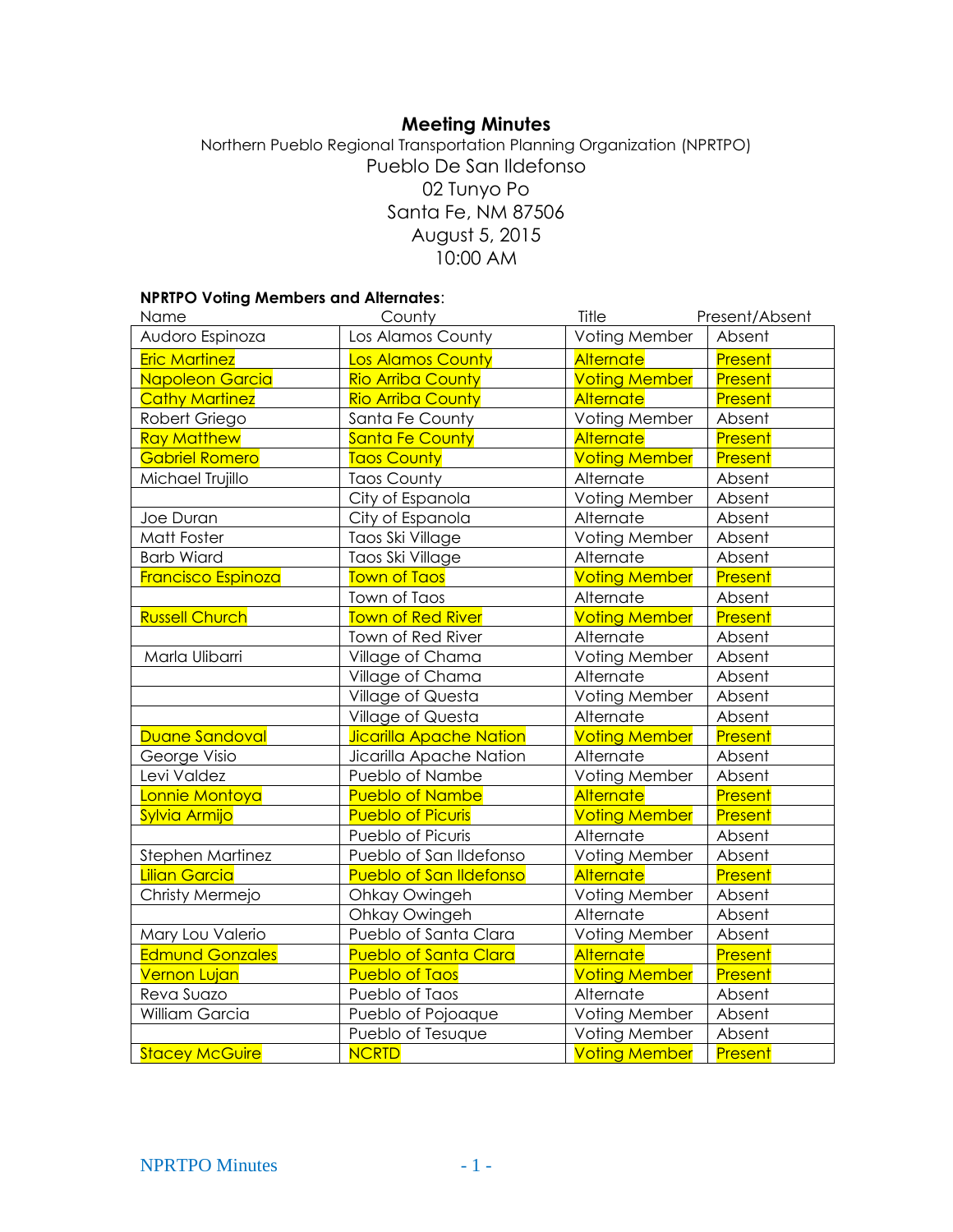### **NPRTPO Program Manager**

Eric Ghahate NCNMEDD

# **NMDOT Staff**

| Aaron Detter   | Asset Management and Planning Division |
|----------------|----------------------------------------|
| Dan Watts      | Asset Management and Planning Division |
| David Quintana | District 5                             |
| Ron Shutiva    | Asset Management and Planning Division |

# **Guest Members**

Chris Moquino Souder Miller

Ashley Martinez Rio Arriba County

## **I. Call Meeting to Order**

The Meeting was called to order at 10:15 p.m. by Chair Gabriel Romero, Town of Taos.

## **II. Pledge of Allegiance**

# **III. Welcome and Introductions:**

Chair Gabriel Romero, Taos County welcomed NPRTPO membership to San Ildefonso.

Individual introductions were conducted by each NPRTPO member and guests.

## **IV. Approval of the Agenda:**

Chair Gabriel Romero, Taos County called for a motion to approve the agenda as submitted.

Napoleon Garcia, Rio Arriba County, made the motion to approve the agenda as amended; the motion was seconded by Lonnie Montoya, Nambe Pueblo. The motion carried and all voted in favor.

#### **V. Approval of the Minutes: (June 8, 2015, NCRTD)**

Chair Gabriel Romero, Taos County called for a motion to approve the minutes as submitted.

Napoleon Garcia, Rio Arriba County, made the motion to approve the minutes as submitted; the motion was seconded by Lillian Garcia, San Ildefonso Pueblo. The motion carried and all voted in favor.

#### **VI. Public Comments-5 minutes/person**:

Chair Gabriel Romero, Taos called for any public comment.

No Public Comments

#### **VII. Approval of NPRTPO Regional Transportation Plan.**

Chair Gabriel Romero, Taos County called for a motion to approve the plan as amended to correct Napoleon Martinez to Napoleon Garcia, add NCRTD to NPRTPO membership list, and look into freight data that was missing.